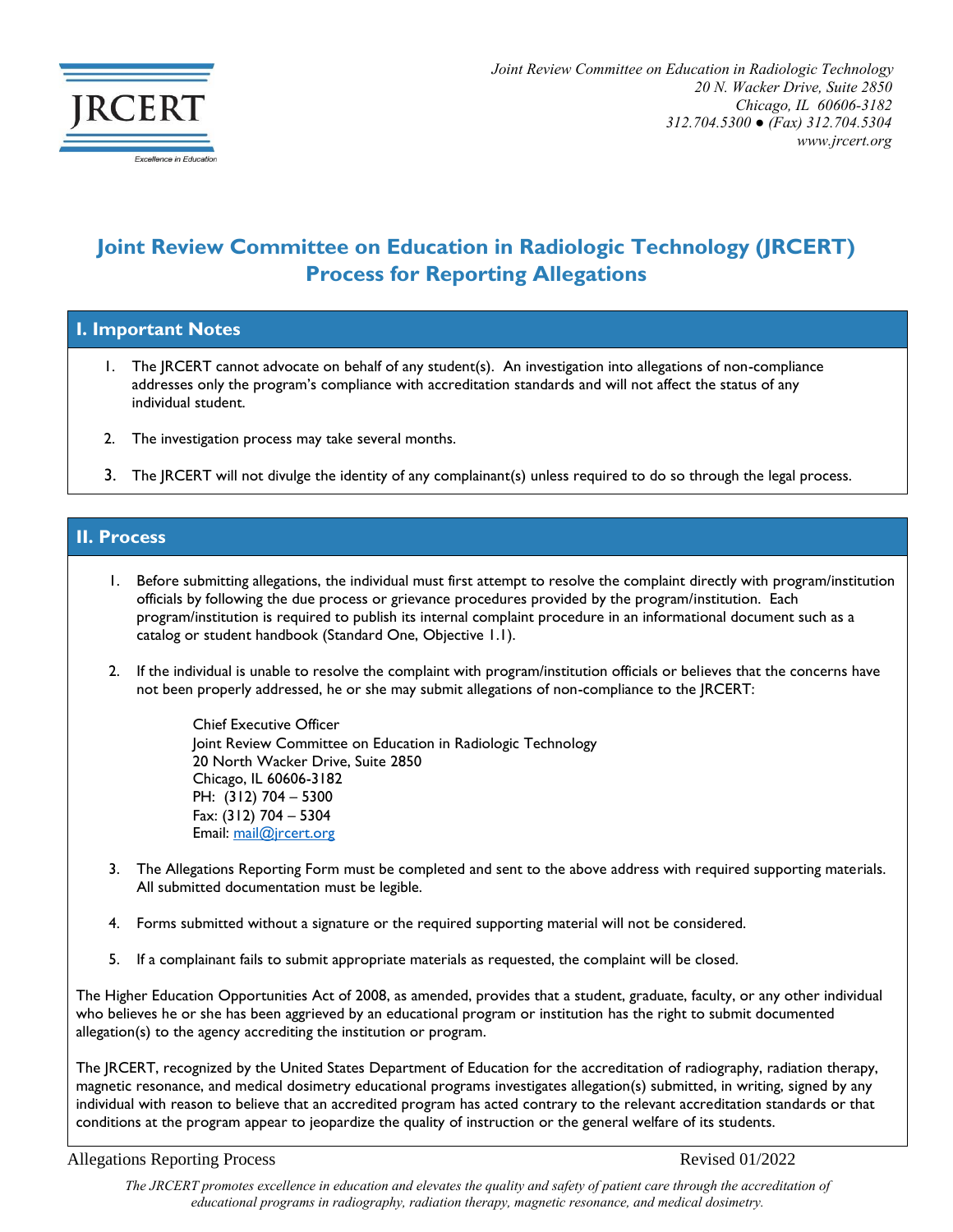

## **Joint Review Committee on Education in Radiologic Technology (JRCERT) Allegations Reporting Form**

| I. General Information |  |
|------------------------|--|
| Name of Complainant    |  |
| Address                |  |
|                        |  |
| Signature              |  |
| Date                   |  |

| II. Institution Sponsoring the Program |                                                                                                |
|----------------------------------------|------------------------------------------------------------------------------------------------|
| <b>Name</b>                            |                                                                                                |
| City and State                         |                                                                                                |
| Type of Program                        | $\Box$ Radiography $\Box$ Radiation Therapy $\Box$ Magnetic Resonance $\Box$ Medical Dosimetry |

## **III. Required Information**

- 1. Attach a copy of the program's publication that includes the due process or grievance procedure.
- 2. Provide a narrative that identifies what you did at each step of the due process or grievance procedure, copies of materials you submitted as part of your appeal, and copies of correspondence you received in response to your appeal.
- 3. List the specific objective(s) from the accreditation standards (available at [www.jrcert.org/jrcert-standards\)](http://www.jrcert.org/jrcert-standards) and indicate what the program is alleged to have done that is not in compliance with the cited objective(s).

Example

Objective: 5.4 direct supervision pre-competency

Allegation: Students often do patient exams without supervision before they have completed a competency check-off.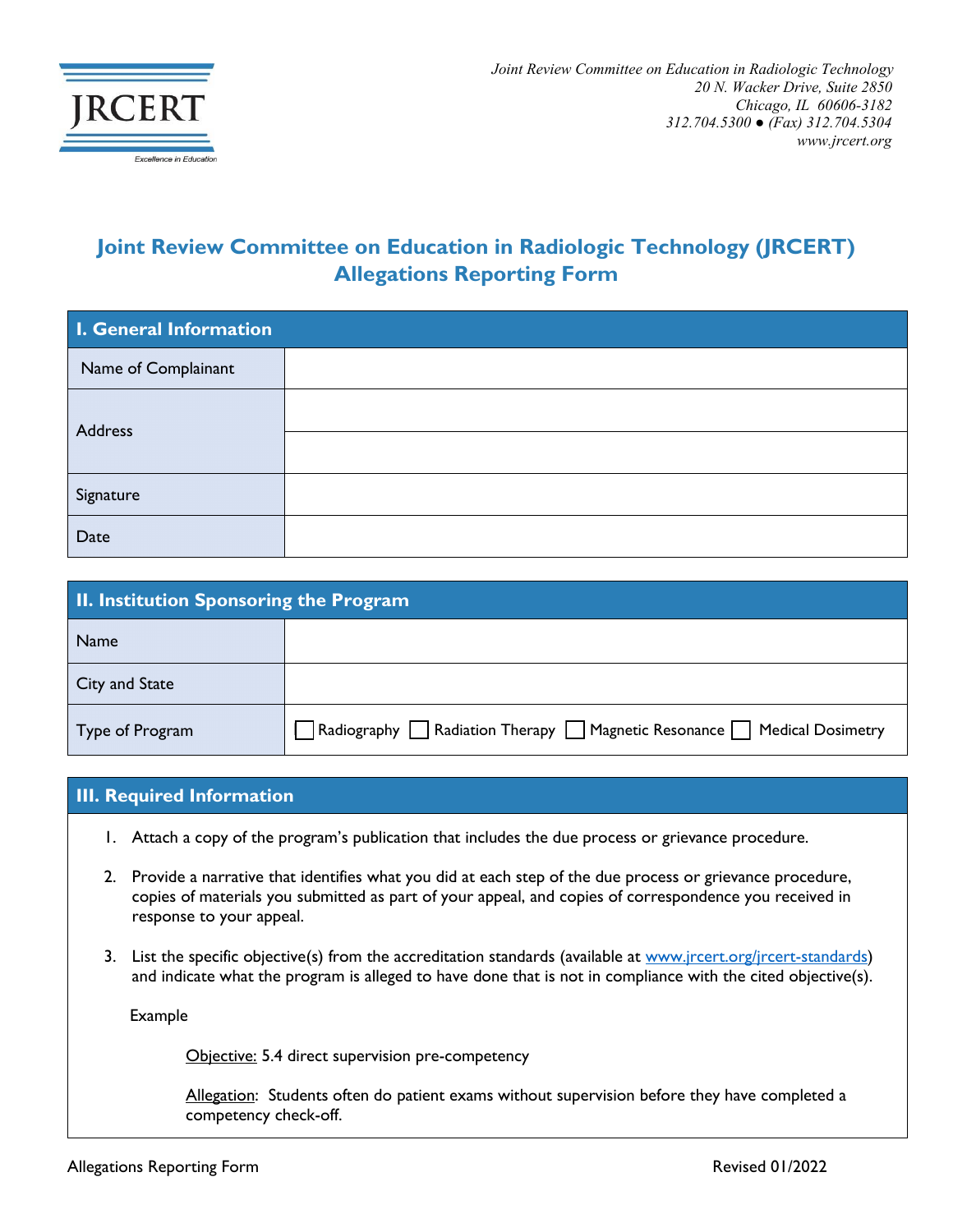**IV. Identify what was done at each step of the due process or grievance procedure (remember to attach copies of materials you submitted as part of your appeal and copies of correspondence you received in response to your appeal).**